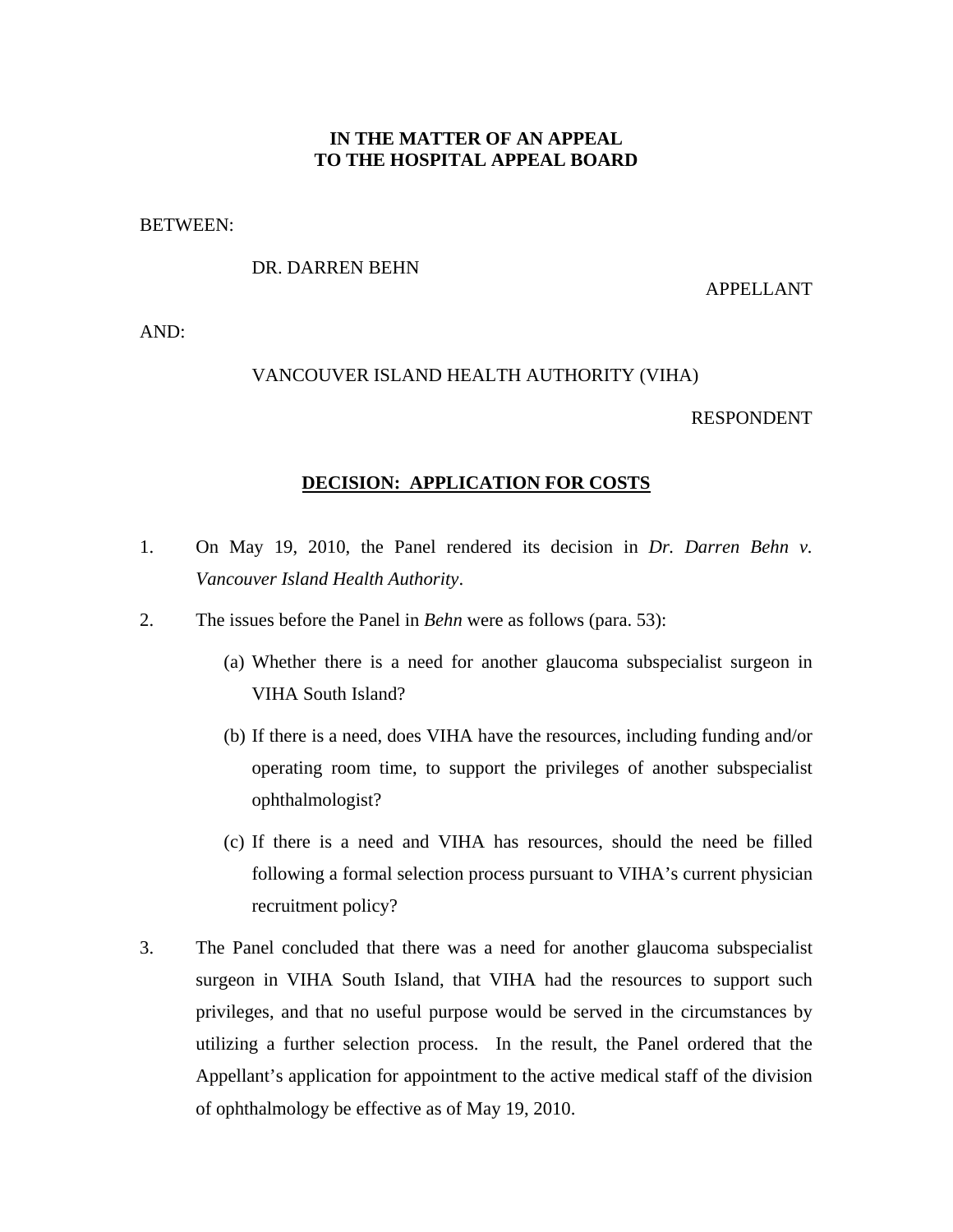4. The Appellant is now seeking an award of costs.

# **Jurisdiction to award costs**

- 5. The parties are agreed on the Hospital Appeal Board's jurisdiction to award costs.
- 6. In 2004, the Legislature amended the powers given to the Hospital Appeal Board (the Board) under the *Hospital Act*, R.S.B.C. 1996, c. 200, to incorporate by reference a number of statutory powers and procedures from the *Administrative Tribunals Act*, S.B.C. 2004, c. 45 (*ATA*):

46(4.2) Sections 1 to 20, 25 to 35, 37 to 39, 42, 44, 46.2, 47 to 56, 57, 58, 60 (a), (b) and (d) to (f) and 61 of the *Administrative Tribunals Act* apply to the Hospital Appeal Board.

- 7. Among the incorporated provisions is s. 47 of the *ATA*. Section 47 conferred upon the Board, for the first time, the authority to order one party to pay the costs of another party, an intervener or the Board itself:
	- 47 (1) Subject to the regulations, the tribunal may make orders for payment as follows:

(a) requiring a party to pay part of the costs of another party or an intervener in connection with the application;

(b) requiring an intervener to pay part of the costs of a party or another intervener in connection with the application;

(c) if the tribunal considers the conduct of a party has been improper, vexatious, frivolous or abusive, requiring the party to pay part of the actual costs and expenses of the tribunal in connection with the application.

(2) An order under subsection (1), after filing in the court registry, has the same effect as an order of the court for the recovery of a debt in the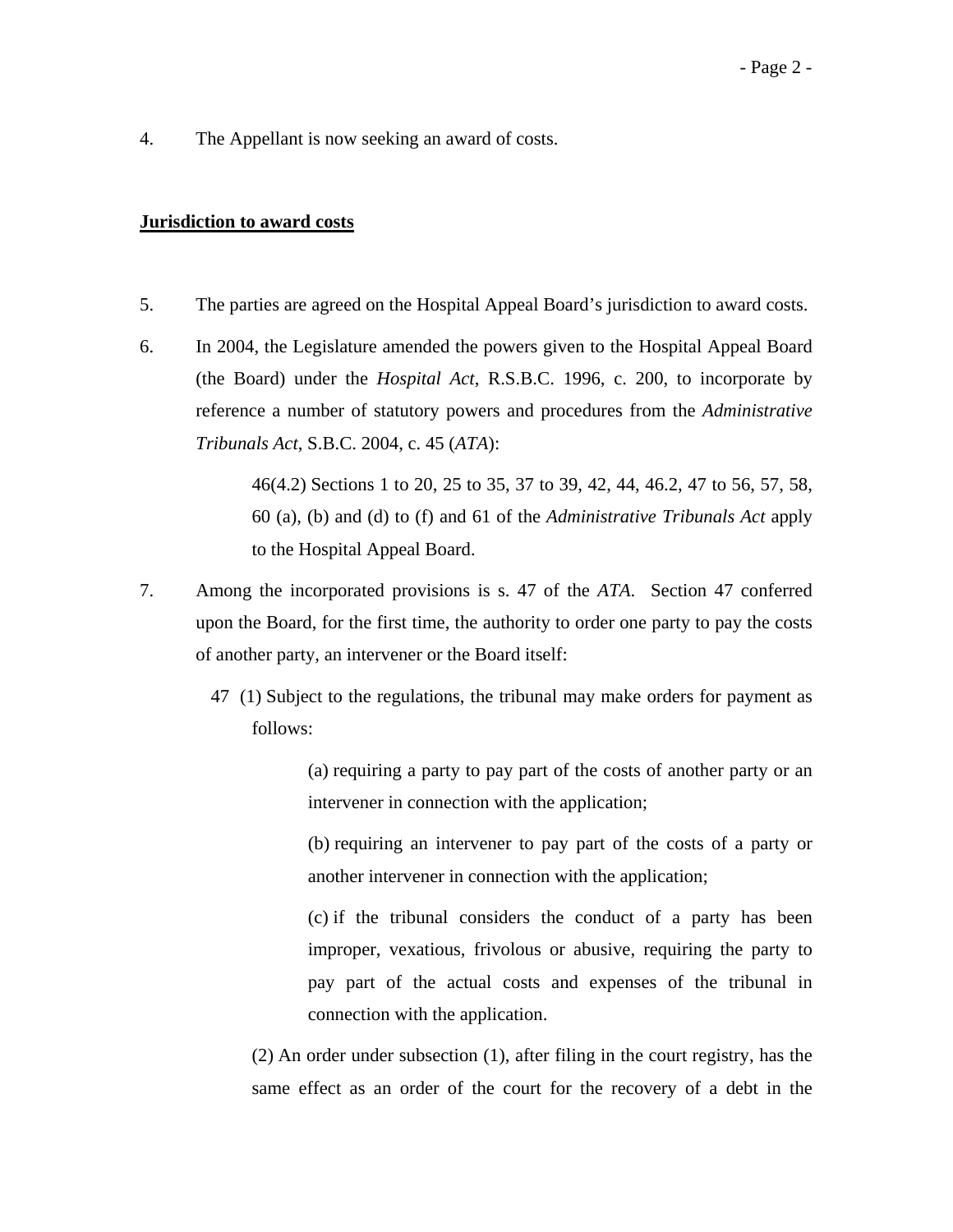amount stated in the order against the person named in it, and all proceedings may be taken on it as if it were an order of the court.

- 8. The "regulations" referred to in the opening words of s. 47(1) describe regulations that may be made by the Lieutenant Governor in Council under s. 60 of the *ATA*. No such regulations have been made.
- 9. In the absence of regulations, the result is that an order for payment of costs is left to the discretion of the particular administrative tribunal to which s. 47 applies.

## **Approaches governing costs**

- 10. Section 47 of the *ATA* was given detailed consideration in a May 2005 decision of one of the administrative tribunals to which s. 47 has been applied - the British Columbia Farm Industry Review Board (BCFIRB). The BCFIRB hears regulated marketing appeals from decisions of commodity boards under the *Natural Products Marketing Act*.
- 11. In its May 2005 decision *BC Vegetable Greenhouse I, L.P. v. British Columbia Vegetable Marketing Commission* (the *Vegetable Greenhouse* decision), the BCFIRB identified four unique features of s. 47:
	- a) Orders for payment of costs are discretionary.
	- b) Orders for payment of costs are capable of extending in favour of or against what the *ATA* separately describes as "parties" and "interveners".
	- c) Orders for payment of costs against parties and interveners are limited to part of the costs incurred in connection with the application.
	- d) Orders may require the payment of actual costs, but only the actual costs of the tribunal, and only where the tribunal considers that a party's conduct has been "improper, vexatious, frivolous or abusive".
- 12. The discretion set out in s. 47 must be exercised in a principled fashion.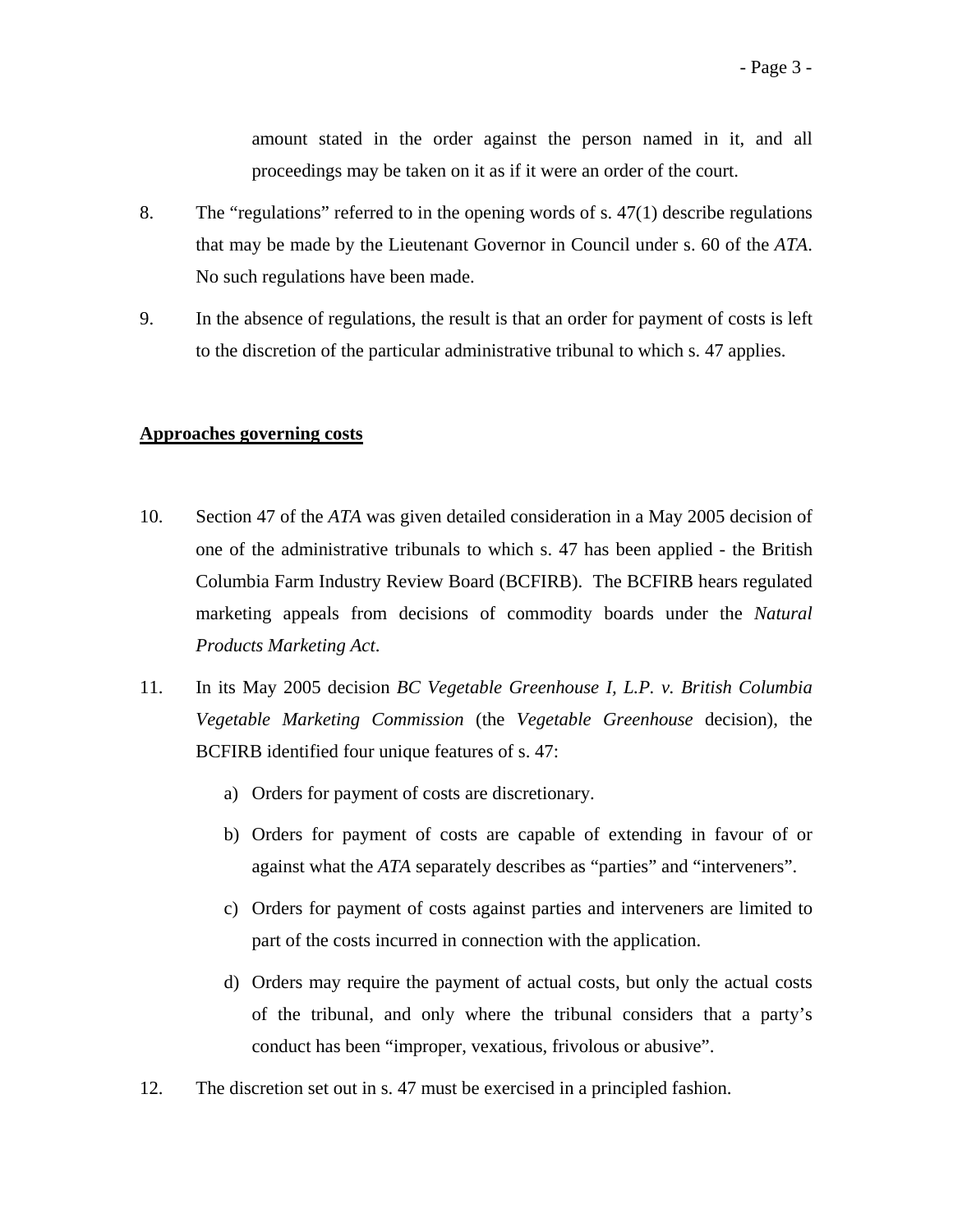- 13. Section 47 was incorporated by reference from the *ATA* into the governing statutes of a number of administrative tribunals. While the decisions of those other tribunals are instructive and helpful for the Hospital Appeal Board, the Panel is not bound by those decisions. Once a provision such as s. 47 finds its home within the *Hospital Act*, it must be applied in a fashion that best suits the context of the *Hospital Act* and appeals to the Hospital Appeal Board.
- 14. In pursuit of a principle that best suits the circumstances of the Board, there are three possible approaches the Board might adopt:
	- (a) One approach is to conclude that that costs should generally be payable to the "winner" unless there is something in the circumstances that suggests that each party should bear its own costs. This is the principle that applies in most courts of law in private civil litigation, where it said that "costs follow the event": see *Hutson v. Michaels of Canada ULC*, 2009 BCSC 1587. Under this private law model, courts will ordinarily take into account factors such as the complexity of the litigation and time spent. Where a party has misconducted itself in some fashion, costs may be awarded on an increased scale.
	- (b) A second approach is to conclude that costs will not follow the event (i.e., the winner does not receive his or her costs), unless there are special circumstances which warrant costs being awarded. This is the approach taken in the *Vegetable Greenhouse* decision, *supra,* and which is also the approach that British Columbia courts take on judicial review in public law cases: *Lang v. Superintendent of Motor Vehicles*, [2005] B.C.J. No. 906 (C.A.). On this approach, a costs order requires something more than a mere error of fact, law or procedure that results in an appeal being allowed. Costs are awarded against statutory decision-makers only where there has been special circumstances reflected by demonstrable misconduct, such as acting capriciously or ignoring a clear legal duty, demonstrating bias or acting improperly in the litigation.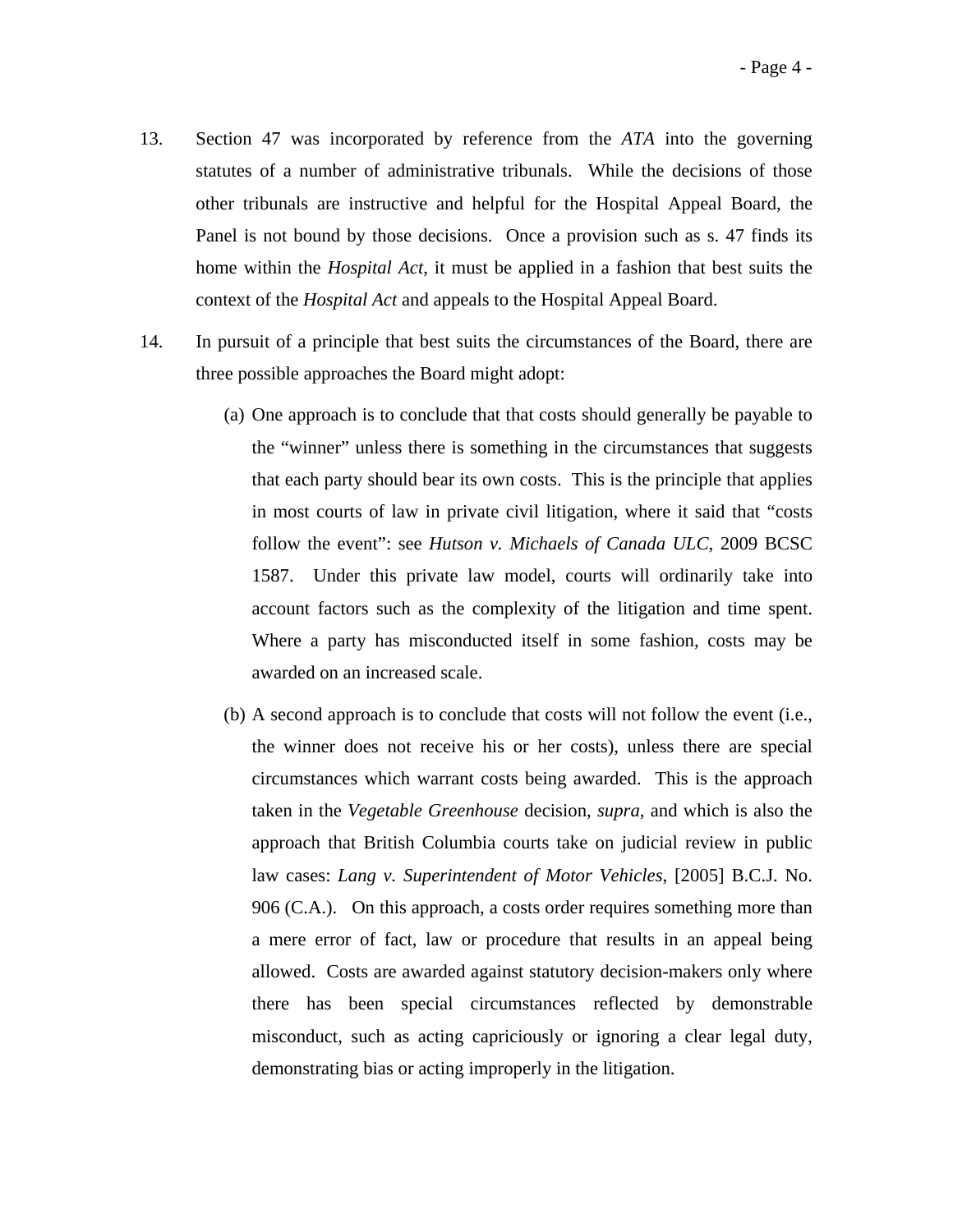- (c) A third approach would be to apply an approach that weighs several factors "at large" in determining whether costs should be awarded in a particular case. These might include the success of a party, the conduct of the parties, the subject matter of the dispute and the reasonableness of the costs incurred.
- 15. This is a case in which the Board is required to address hospital privileges in relation to whether an authority has an appropriate number of physicians and specialties relative to its needs and fiscal constraints. It requires the Board to focus primarily on systemic policy questions as to the best utilization of existing funds and resources. As noted in paragraph 54 of the decision, these types of appeals require the Board to engage in a balancing of competing interests in the public interest.
- 16. In our opinion, the Board should reject a "costs follow the event" approach. While there are good reasons for courts to impose the discipline of costs on parties conducting private litigation against each other, the Board's mandate is different from that of a court conducting civil litigation.
- 17. The Board's very existence reflects a legislative judgment that there ought to be an accessible and cost effective way, as an alternative to the court process, for practitioners to resolve their disputes with health authorities regarding hospital privileges. The dispute is not between two private parties. It is between a professional who wishes to advance his or her professional interest, and a health authority required to make decisions in the public interest. The Board's *de novo* jurisdiction emphasizes that the Board's focus is not so much on whether there was an "error" below, as on what is the most appropriate outcome regarding privileges in all the circumstances. Indeed, the Board's mandate sometimes requires it to address questions which would not even be justiciable in a court of law – whether, as in this case, a hospital has an appropriate number of physicians and specialties relative to its needs and fiscal constraints. These are judgments about policy and public interest.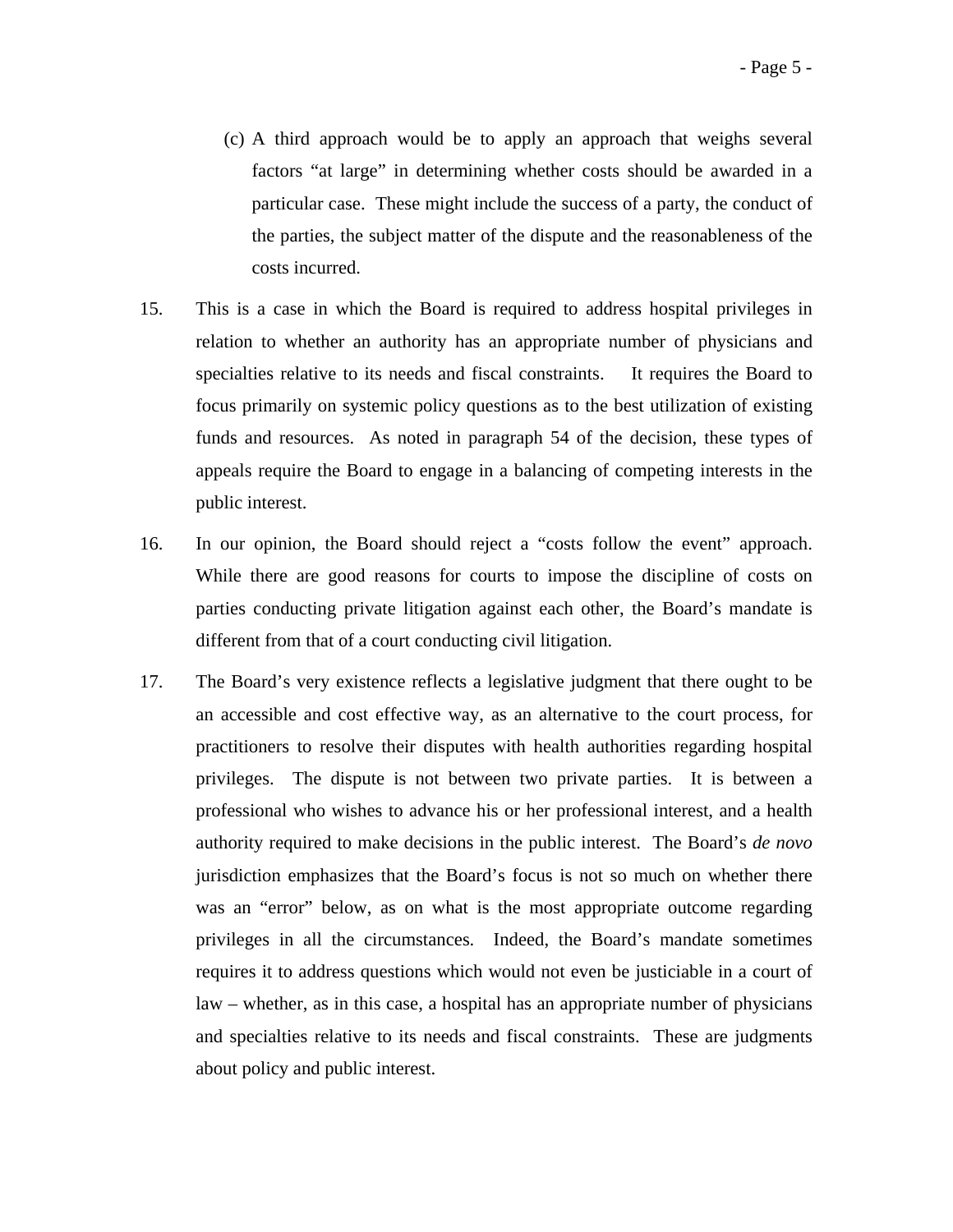- 18. There is in this context no compelling reason to exercise the discretion in s. 47 of the *ATA* to use costs as a "discipline" that would act as a disincentive either to an appellant bringing a *bona fide* appeal, or to a public authority that is defending an appeal based on its bona fide assessment of the public interest.
- 19. This leaves a choice between the second and third approaches.
- 20. In our opinion, the second approach is preferable to the third. It is more consistent with the public law context, it provides greater certainty over an approach that can risk being somewhat arbitrary in its application, and it is still sufficiently flexible to allow the Board to find special circumstances where either party's conduct warrants it.
- 21. Those special circumstances may relate to the conduct of the appeal, as for example where a party has engaged in abusive or improper conduct on the appeal, taken a position that was frivolous or manifestly unfounded or unreasonably delayed or prolonged the proceeding. Alternatively, those circumstances may arise where the authority's underlying conduct as reflected in the events giving rise to appeal were manifestly unfair, biased or capricious and did not reflect good faith.
- 22. It must be emphasized that where a health authority has acted in good faith in the underlying events, no costs order should be made against it even if this Board differs on a matter of fact, law or policy. Nor should a costs order be made simply because the appeal reflected strong differences of position at first instance or on the appeal. The Board exists precisely because some differences cannot be consensually resolved at the hospital board level. Special circumstances should be found only where a party's conduct falls clearly below the standards to be expected in the underlying process or on the appeal itself.
- 23. We wish to make clear that in adopting this test, we have carefully considered s. 47(1)(c) of the *ATA*, which allows the Board to make an order that its costs and expenses be paid if the conduct of a party has been "improper, vexatious, frivolous or abusive". Section  $47(1)(c)$  prescribes a statutory standard for the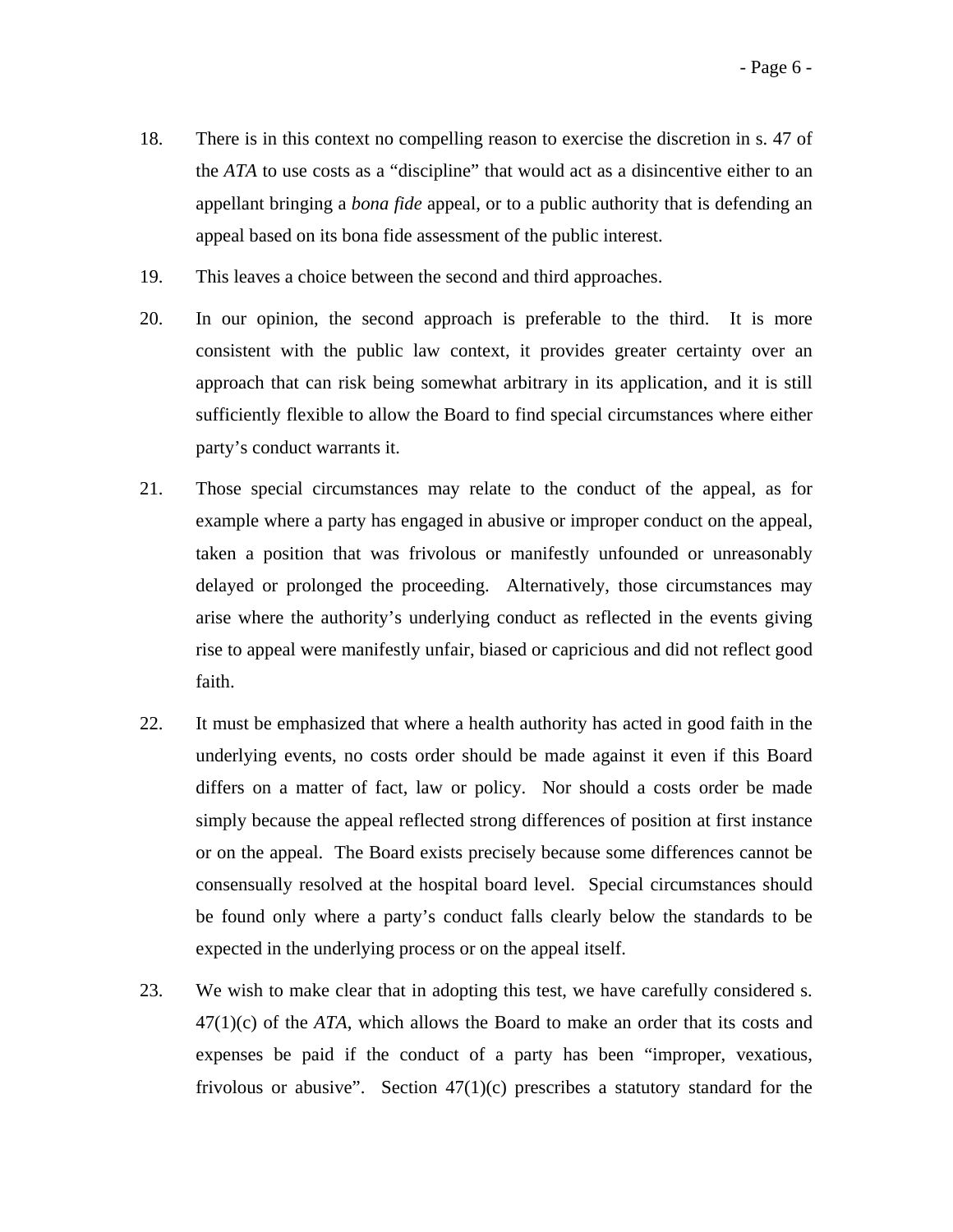Board to receive its actual costs. We do not read this statutory standard as fettering the Board in adopting a principled approach to costs as between the parties under ss.  $47(1)(a)$  and (b), particularly where, as here, we find that approach most appropriate to this particular statutory context and this appeal

# **Application to this case**

- 24. Turning now to the circumstances of this case. VIHA submits that it ought not to be required to pay costs for the following reasons:
	- (a) VIHA did not engage in improper, vexatious, frivolous or abusive conduct. There is no evidence or finding that it acted in bad faith or based its decision on irrelevant or improper factors.
	- (b) VIHA's position was not manifestly unfounded. Though it came to a different conclusion than the Hospital Appeal Board, the Board of VIHA appropriately relied on evidence which it believed established no need for another glaucoma subspecialty surgeon in VIHA South Island at the time in question.
	- (c) VIHA did not delay the proceedings. Rather, it worked cooperatively with the Appellant to narrow the issues through an agreed statement of facts, to shorten the hearing through the use of affidavit evidence and to enter a joint book of documents. Through the parties' efforts, the appeal was heard just over 9 months from the decision, during which time the Appellant was able to make use of the locum privileges accorded to him by VIHA.
	- (d) VIHA submits that its arguments and evidence assisted the Board in understanding the issues, including the balancing of interests required under the Medical Staff Bylaws.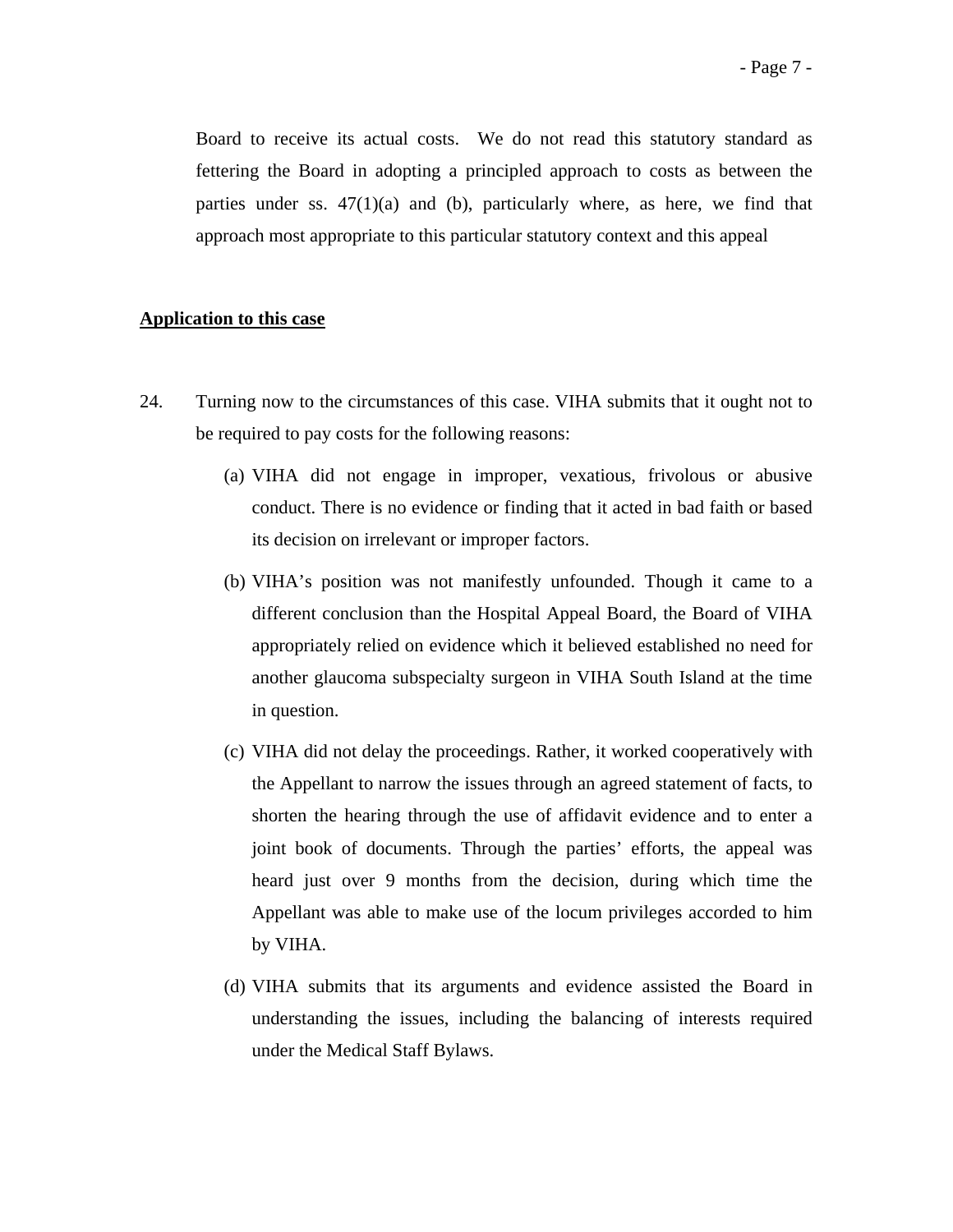- 25. While some of the arguments the Appellant has advanced (for example, the complexity of the case and its efforts to simplify the hearing) are more suited to a "costs follow the event" model which ought to be rejected, the Appellant has advanced two arguments that do speak to the special circumstances test as defined above. Those submissions may be summarized as follows:
	- (a) VIHA raised suggestions of inappropriate personal relationships which were never borne out on the evidence. This argument alleges that VIHA made improper allegations on the appeal.
	- (b) VIHA's position has been unreasonable from the outset, and this unreasonableness was compounded by VIHA's failure to (a) settle the appeal following a settlement offer by the Appellant, and (b) agree to mediation. This argument alleges that VIHA's position has been manifestly unfounded at the outset and during the appeal process.
- 26. While we cannot be certain precisely what the Appellant is referring to when he says that VIHA raised suggestions of inappropriate personal relationships that were not born out on the evidence this would appear to be a reference to the lobbying efforts made on behalf of the Appellant by his supporters. In our view this evidence was not led by VIHA for any improper purpose but rather to explain why it was that some of the conflicts which had developed in the department of ophthalmology, arising out of the Appellant's application for privileges, had arisen. Moreover VIHA made it clear that it regretted that the conflicts had developed and made efforts to ensure that the Appellant's application for privileges was dealt with fairly notwithstanding the conflicts. This in our view is not a special circumstance where VIHA's conduct had fallen below the standards to be expected in the underlying process or on the appeal itself.
- 27. With respect to the Appellant's submission that VIHA's position was unreasonable from the outset. If you accept, as we do, that VIHA's position was advanced in good faith then this argument must be rejected even though the Panel took a different view and even though the parties took different positions. In this